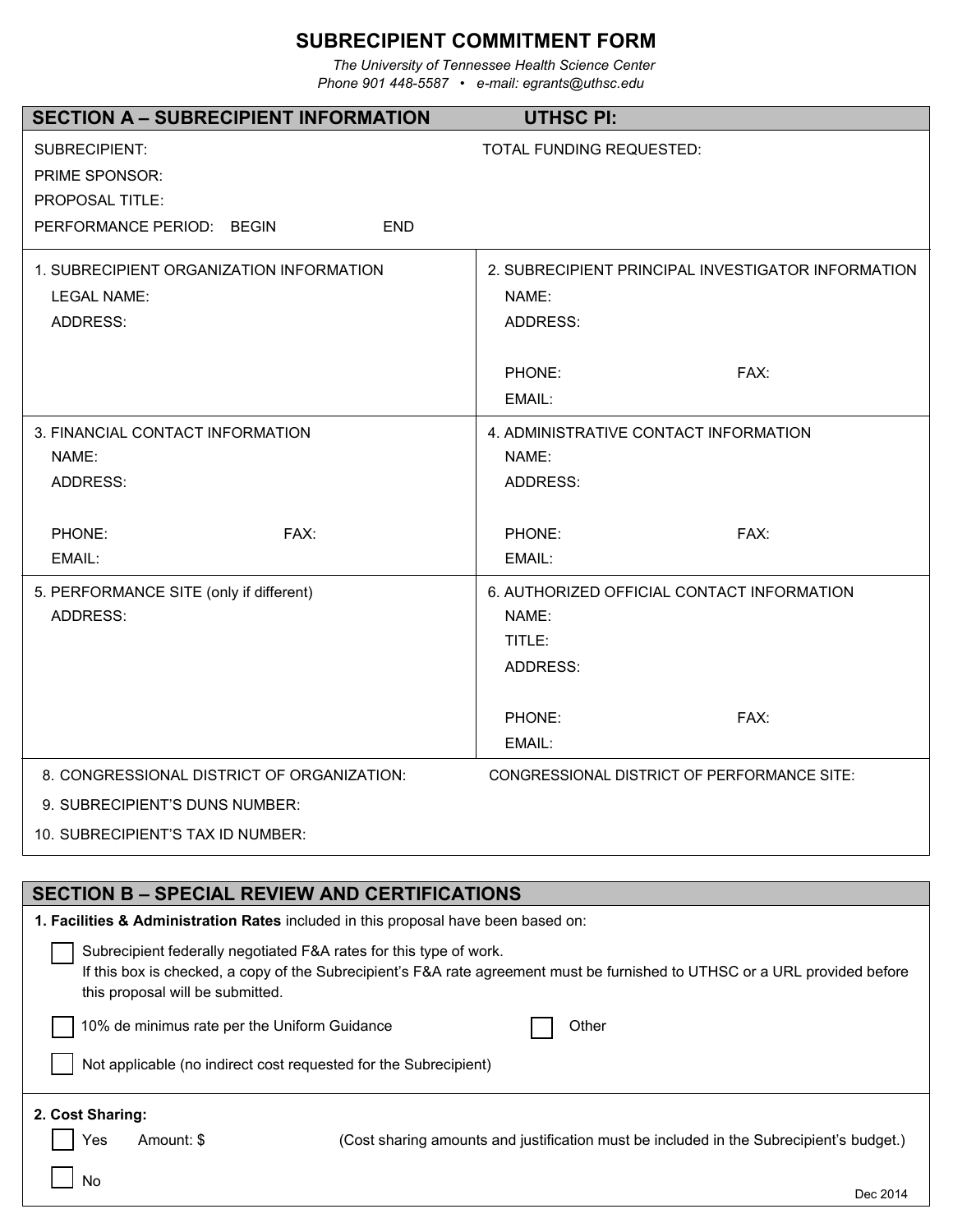| <b>SECTION B - SPECIAL REVIEW AND CERTIFICATIONS</b>                                                                                                                                                                                                                                                                                                                                                                                                                                                                                                                                                                                                                                                                                                                      |
|---------------------------------------------------------------------------------------------------------------------------------------------------------------------------------------------------------------------------------------------------------------------------------------------------------------------------------------------------------------------------------------------------------------------------------------------------------------------------------------------------------------------------------------------------------------------------------------------------------------------------------------------------------------------------------------------------------------------------------------------------------------------------|
| 3. Research Compliance Information (check as applicable):                                                                                                                                                                                                                                                                                                                                                                                                                                                                                                                                                                                                                                                                                                                 |
| Yes<br>No<br>Human Subjects will be involved in the Subrecipient's portion of this project.                                                                                                                                                                                                                                                                                                                                                                                                                                                                                                                                                                                                                                                                               |
| Please Note: Copies of the Institutional Review Board (IRB) Committee approval and approved Informed Consent must be provided before a subaward will be issued.                                                                                                                                                                                                                                                                                                                                                                                                                                                                                                                                                                                                           |
|                                                                                                                                                                                                                                                                                                                                                                                                                                                                                                                                                                                                                                                                                                                                                                           |
| No<br>Animal Subjects will be involved in the Subrecipient's portion of this project.<br>Yes                                                                                                                                                                                                                                                                                                                                                                                                                                                                                                                                                                                                                                                                              |
| Please Note: Copies of IACUC approval must be provided before a subaward will be issued.                                                                                                                                                                                                                                                                                                                                                                                                                                                                                                                                                                                                                                                                                  |
| No<br>Potential Biological Hazards (recombinant DNA, infectious agents, biological toxins, human derived<br>Yes<br>materials, etc.) will be involved in the Subrecipient's portion of the project.                                                                                                                                                                                                                                                                                                                                                                                                                                                                                                                                                                        |
| Please Note: Copies of IBC approval must be provided before a subaward will be issued.                                                                                                                                                                                                                                                                                                                                                                                                                                                                                                                                                                                                                                                                                    |
| 4. Financial Conflict of Interest (check all that apply):                                                                                                                                                                                                                                                                                                                                                                                                                                                                                                                                                                                                                                                                                                                 |
| Not applicable because this project is not being funded by PHS or any other sponsor that has adopted federal financial<br>disclosure requirements.                                                                                                                                                                                                                                                                                                                                                                                                                                                                                                                                                                                                                        |
| *Link to FDP site for Agencies Using the PHS FCOI Regulations: http://sites.nationalacademies.org/PGA/fdp/PGA_070596                                                                                                                                                                                                                                                                                                                                                                                                                                                                                                                                                                                                                                                      |
| Subrecipient hereby certifies that it has an active and enforced conflict of interest policy that is consistent with the provision of<br>42 CFR Part 50, Subpart F "Responsibility of Applicants for Promoting Objectivity in Research." Subrecipient also certifies that,<br>to the best of Subrecipient's knowledge, (1) all financial disclosures have been made related to the activities that may be funded<br>by or through a resulting agreement, and required by its conflict of interest policy; and (2) all identified conflicts of interest have<br>been or will have been satisfactorily managed, reduced or eliminated in accordance with Subrecipient's conflict of interest policy<br>prior to the expenditure of any funds under any resultant agreement. |
| Subrecipient does not have an active and/or enforced conflict of interest policy and hereby agrees to abide by<br>UTHSC's policy. UTHSC's policy is available at <i>http://www.uthsc.edu/policies/w932 document show.php?p=155</i> .<br>If this box is checked, complete the information below.                                                                                                                                                                                                                                                                                                                                                                                                                                                                           |
| Names of individuals working on this project who are responsible for design, conduct, or reporting of the research are shown<br>below. (Attach the "Outside Interest Disclosure Form" for each.)<br>(http://www.uthsc.edu/finance/documents/Outside Interest Disclosure Form-Faculty and Staff.pdf)                                                                                                                                                                                                                                                                                                                                                                                                                                                                       |
| Form Attached?                                                                                                                                                                                                                                                                                                                                                                                                                                                                                                                                                                                                                                                                                                                                                            |
| Subrecipient PI:                                                                                                                                                                                                                                                                                                                                                                                                                                                                                                                                                                                                                                                                                                                                                          |
| Investigator/Key Personnel:                                                                                                                                                                                                                                                                                                                                                                                                                                                                                                                                                                                                                                                                                                                                               |
| Investigator/Key Personnel:                                                                                                                                                                                                                                                                                                                                                                                                                                                                                                                                                                                                                                                                                                                                               |
| Investigator/Key Personnel:                                                                                                                                                                                                                                                                                                                                                                                                                                                                                                                                                                                                                                                                                                                                               |
| Please attach additional pages if needed                                                                                                                                                                                                                                                                                                                                                                                                                                                                                                                                                                                                                                                                                                                                  |
| 5. Debarment and Suspension:                                                                                                                                                                                                                                                                                                                                                                                                                                                                                                                                                                                                                                                                                                                                              |
| Is the PI or any other employee or student participating in this project debarred, suspended or otherwise excluded from or<br>ineligible for participation in federal assistance programs or activities?<br>No<br>If yes, please explain:                                                                                                                                                                                                                                                                                                                                                                                                                                                                                                                                 |
| The organization/institution certifies that it:                                                                                                                                                                                                                                                                                                                                                                                                                                                                                                                                                                                                                                                                                                                           |
| is NOT presently debarred, suspended, proposed for debarment, or declared ineligible for award of federal contracts.                                                                                                                                                                                                                                                                                                                                                                                                                                                                                                                                                                                                                                                      |
| is NOT presently indicted for, or otherwise criminally or civilly charged by a governmental entity.                                                                                                                                                                                                                                                                                                                                                                                                                                                                                                                                                                                                                                                                       |
| within three (3) years preceding this offer, has NOT been convicted of or had a civil judgment rendered against them for<br>commission of fraud or criminal offense in connection with obtaining, attempting to obtain, or performing a public (federal,<br>state or local) contract or subcontract; violation of Federal or State antitrust statutes relating to the submission of offers; or<br>commission of embezzlement, theft, forgery, bribery, falsification or destruction of records, making false statements or<br>receiving stolen property.<br>Dec 2014                                                                                                                                                                                                      |
|                                                                                                                                                                                                                                                                                                                                                                                                                                                                                                                                                                                                                                                                                                                                                                           |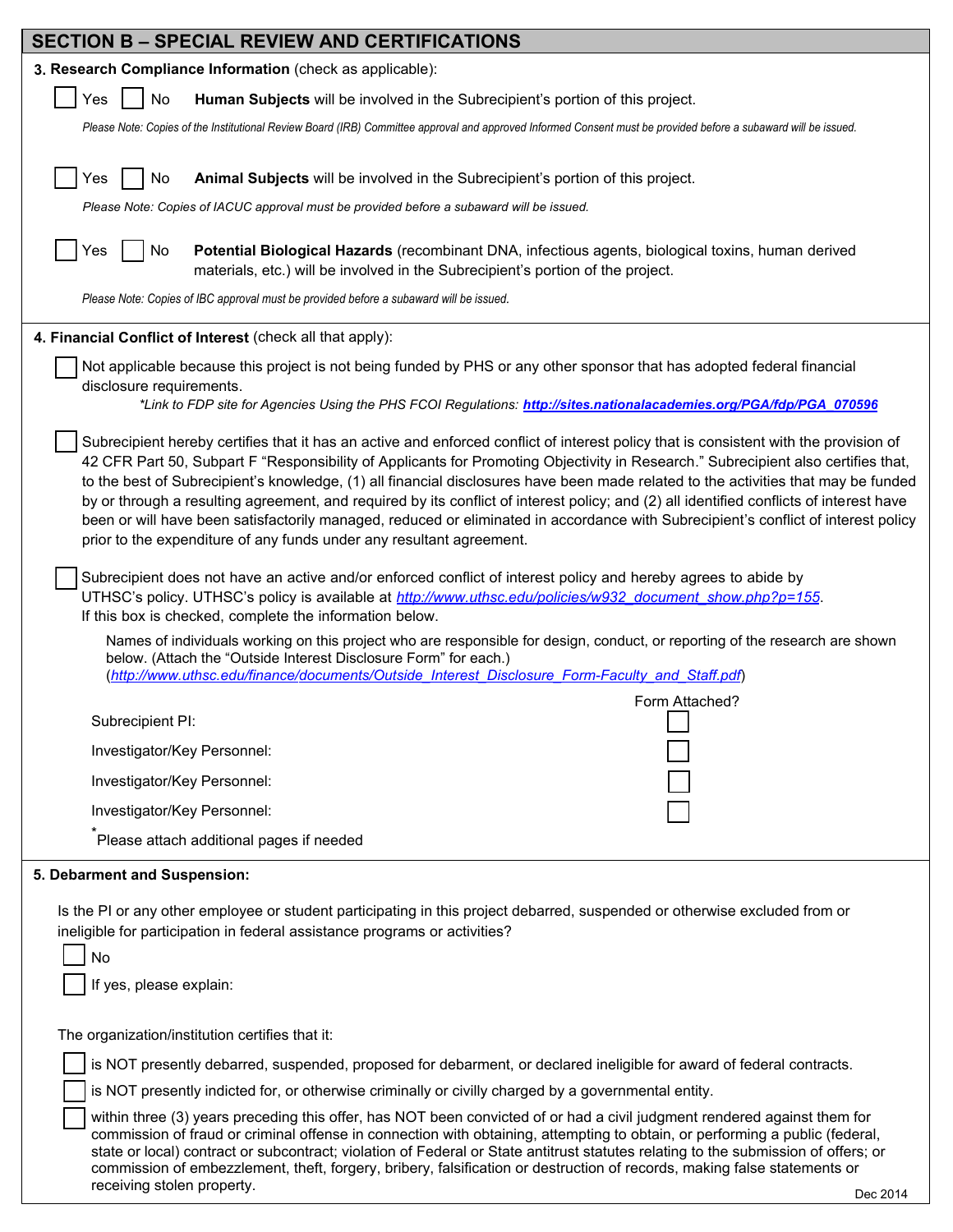| <b>SECTION B - SPECIAL REVIEW AND CERTIFICATIONS (continued)</b>                                                                                                                                                                                                                                          |  |
|-----------------------------------------------------------------------------------------------------------------------------------------------------------------------------------------------------------------------------------------------------------------------------------------------------------|--|
| 6. Responsible Conduct of Research:                                                                                                                                                                                                                                                                       |  |
| Project is being funded by NSF, NIH or USDA NIFA. The Subrecipient certifies, if applicable, that it maintains an Institutional<br>Plan to meet the prime sponsor's requirements for the Responsible Conduct of Research.                                                                                 |  |
| 7. Export Control:                                                                                                                                                                                                                                                                                        |  |
| Subrecipient is individually responsible for ascertaining its compliance with Federal Export laws and procedures.                                                                                                                                                                                         |  |
| By checking this box, Subrecipient certifies that an Export Control Officer, or other Authorized Person, has reviewed the<br>Subrecipient's proposal for compliance with Federal Export Control laws. Explain potential problems in the comments section<br>at the end of this form.                      |  |
| <b>SECTION C - AUDIT STATUS</b>                                                                                                                                                                                                                                                                           |  |
| 1. Is Subrecipient subject to audit under the OMB Uniform Guidance (2CFR, Part 200)?                                                                                                                                                                                                                      |  |
| Yes - Please complete section a. below.                                                                                                                                                                                                                                                                   |  |
| No - Please complete section b. below.                                                                                                                                                                                                                                                                    |  |
| Most recent fiscal year audit completed:<br>а.                                                                                                                                                                                                                                                            |  |
| Year:                                                                                                                                                                                                                                                                                                     |  |
| URL for the Subrecipient's most recent audit:                                                                                                                                                                                                                                                             |  |
| Does the Subrecipient receive overall Federal funding of at least \$750,000 per year?<br>b.                                                                                                                                                                                                               |  |
| No<br>Yes                                                                                                                                                                                                                                                                                                 |  |
| Subrecipient is a:<br>Non-profit entity (under Federal funding threshold)                                                                                                                                                                                                                                 |  |
| Foreign entity<br>For-profit entity                                                                                                                                                                                                                                                                       |  |
| Government entity                                                                                                                                                                                                                                                                                         |  |
|                                                                                                                                                                                                                                                                                                           |  |
| If a Subrecipient does not receive such an audit, UTHSC may require Subrecipient to complete a financial status questionnaire as                                                                                                                                                                          |  |
| well as a limited scope audit before a subaward will be issued.                                                                                                                                                                                                                                           |  |
| 2. The names and total compensation of the five most highly compensated officers of the entity(ies) must be listed if the<br>entity in the preceding fiscal year received:                                                                                                                                |  |
| a. 80% or more of its annual gross revenues in Federal awards (Federal contracts/subcontracts, loans, grants/subgrants, and<br>cooperative agreements): AND                                                                                                                                               |  |
| b. \$25,000,000 or more in annual gross revenues from Federal awards; AND                                                                                                                                                                                                                                 |  |
| c. The public does not have access to information about the compensation of the senior executives of the entity through<br>periodic reports filed under section 13(a) or 15(d) of the Securities Exchange Act of 1934 (15 U.S.C. 78m(a), 780(d)) or<br>section 6104 of the Internal Revenue Code of 1986. |  |
| Is subaward entity exempt from reporting executive compensation?<br>Yes<br>No                                                                                                                                                                                                                             |  |
| If no, names and total compensation of the five most highly compensated officers must be provided.                                                                                                                                                                                                        |  |

Dec 2014